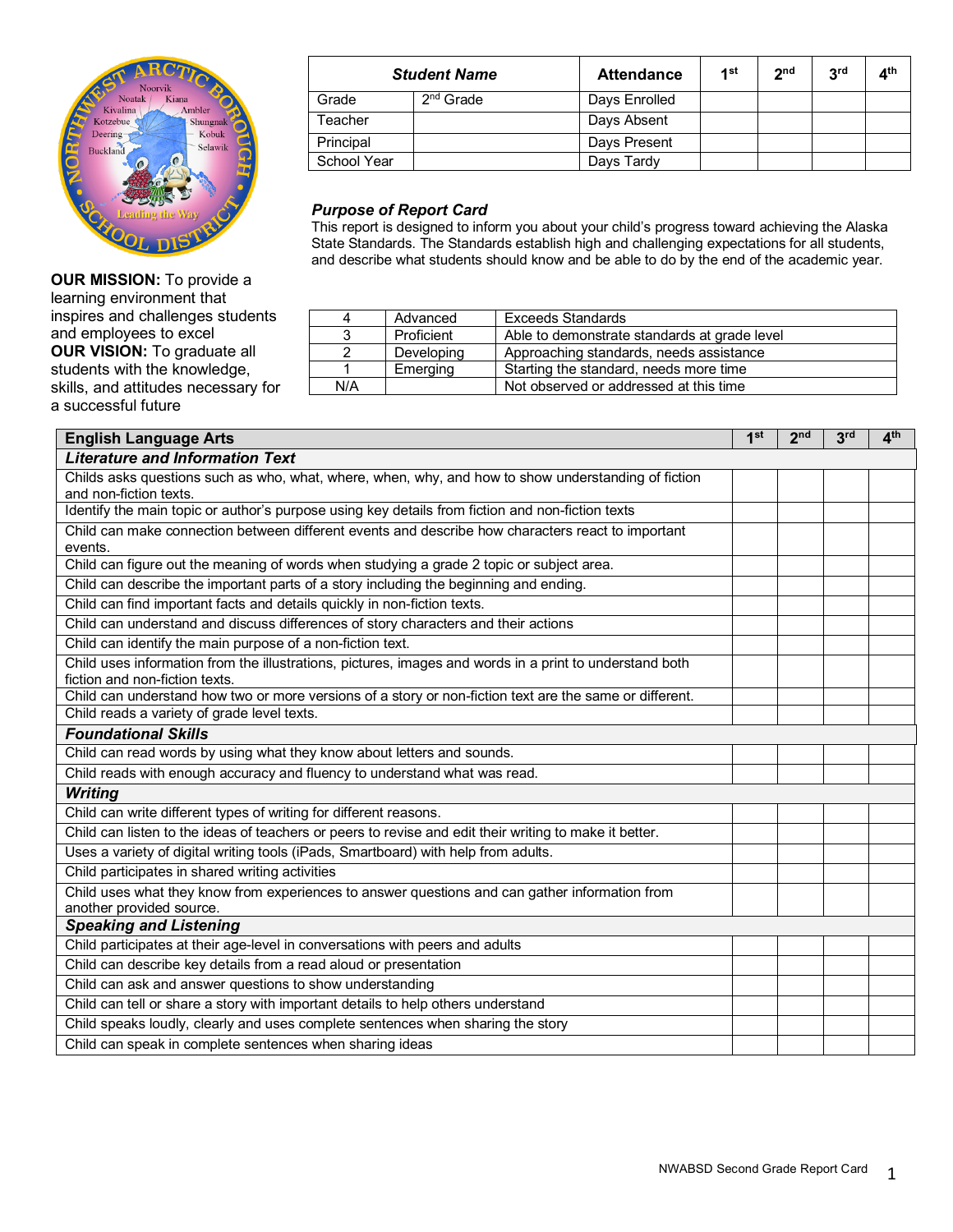| Language                                                                                   |  |  |  |  |
|--------------------------------------------------------------------------------------------|--|--|--|--|
| Child uses grade-level grammar skills when writing or speaking                             |  |  |  |  |
| Child uses grade-level capitalization, punctuation, and spelling skills when writing       |  |  |  |  |
| Child can write, speak, read and listen by using what I know about the English Language    |  |  |  |  |
| Child understands unknown words by thinking about what they have read and using their      |  |  |  |  |
| background knowledge                                                                       |  |  |  |  |
| Child uses new words and phrases learned through conversations, reading and through read-a |  |  |  |  |
| louds                                                                                      |  |  |  |  |

| <b>Mathematics</b>                                                                                                                         | 1 <sup>st</sup> | 2nd | 3 <sup>rd</sup> | 4 <sup>th</sup> |
|--------------------------------------------------------------------------------------------------------------------------------------------|-----------------|-----|-----------------|-----------------|
| <b>Operations and Algebraic Thinking</b>                                                                                                   |                 |     |                 |                 |
| Child uses addition and subtraction strategies to estimate, then solve one- and two-step word problems                                     |                 |     |                 |                 |
| Child can fluently add and subtract using numbers up to 20 using mental math                                                               |                 |     |                 |                 |
| Child can tell if a group of objects is odd or even                                                                                        |                 |     |                 |                 |
| Child uses addition to find the total number of objects arranged in rows and columns                                                       |                 |     |                 |                 |
| Identify, continue and label number patterns (e.g., 1122, 1212) and can describe the pattern rule                                          |                 |     |                 |                 |
| <b>Number and Operations in Base Ten</b>                                                                                                   |                 |     |                 |                 |
| Child can model and identify hundreds, tens and ones                                                                                       |                 |     |                 |                 |
| Child can count up to 1000, skip-count by 5s, 10s and 100s                                                                                 |                 |     |                 |                 |
| Child can read and write numbers up to 1,000 in different ways                                                                             |                 |     |                 |                 |
| Child can compare three-digit numbers using greater than, less than and equal to and their symbols to<br>show understanding of place value |                 |     |                 |                 |
| Child can fluently add and subtract two digit numbers up to 100 using what they know about place value                                     |                 |     |                 |                 |
| Child can add and subtract using numbers up to 1000                                                                                        |                 |     |                 |                 |
| Child can mentally add or subtract 10 or 100 to any number using what they know about place value                                          |                 |     |                 |                 |

| <b>Measurement and Data</b>                                                                                               |  |  |
|---------------------------------------------------------------------------------------------------------------------------|--|--|
| Child can measure the length of an object using standard tools                                                            |  |  |
| Child can use two different units to measure the same objects and tell how the measurements compare                       |  |  |
| Child can estimate, measure and draw lengths using whole units of inches, feet, yards, centimeters and<br>meters          |  |  |
| Child can use addition and subtraction to solve measurement word problems                                                 |  |  |
| Child can use a number line to show length                                                                                |  |  |
| Child can write and tell time to the nearest five minutes using a.m. and p.m. from analog and digital<br>clocks           |  |  |
| Child can count money to solve word problems involving money correctly using \$ and $\phi$                                |  |  |
| Child can collect, record and describe data in a table, graph or line plot                                                |  |  |
| Child can draw a picture graph and a bar graph to represent data                                                          |  |  |
| Geometry                                                                                                                  |  |  |
| Child can identify and draw triangles, quadrilaterals, pentagons, hexagons and cubes                                      |  |  |
| Child can find the area of a rectangle by dividing it into equal sized squares                                            |  |  |
| Child can divide shapes into equal parts and can describe the parts with words including halves, thirds,<br>fourths, ect. |  |  |

| <b>Integrated Subject Areas</b> |  |  | 2rd | $\mathbf{\Lambda}^{\text{th}}$ |
|---------------------------------|--|--|-----|--------------------------------|
| Science                         |  |  |     |                                |
| Social Studies                  |  |  |     |                                |
| Digital Citizenship/Technology  |  |  |     |                                |
| Art                             |  |  |     |                                |
| Music                           |  |  |     |                                |
| <b>Physical Education</b>       |  |  |     |                                |